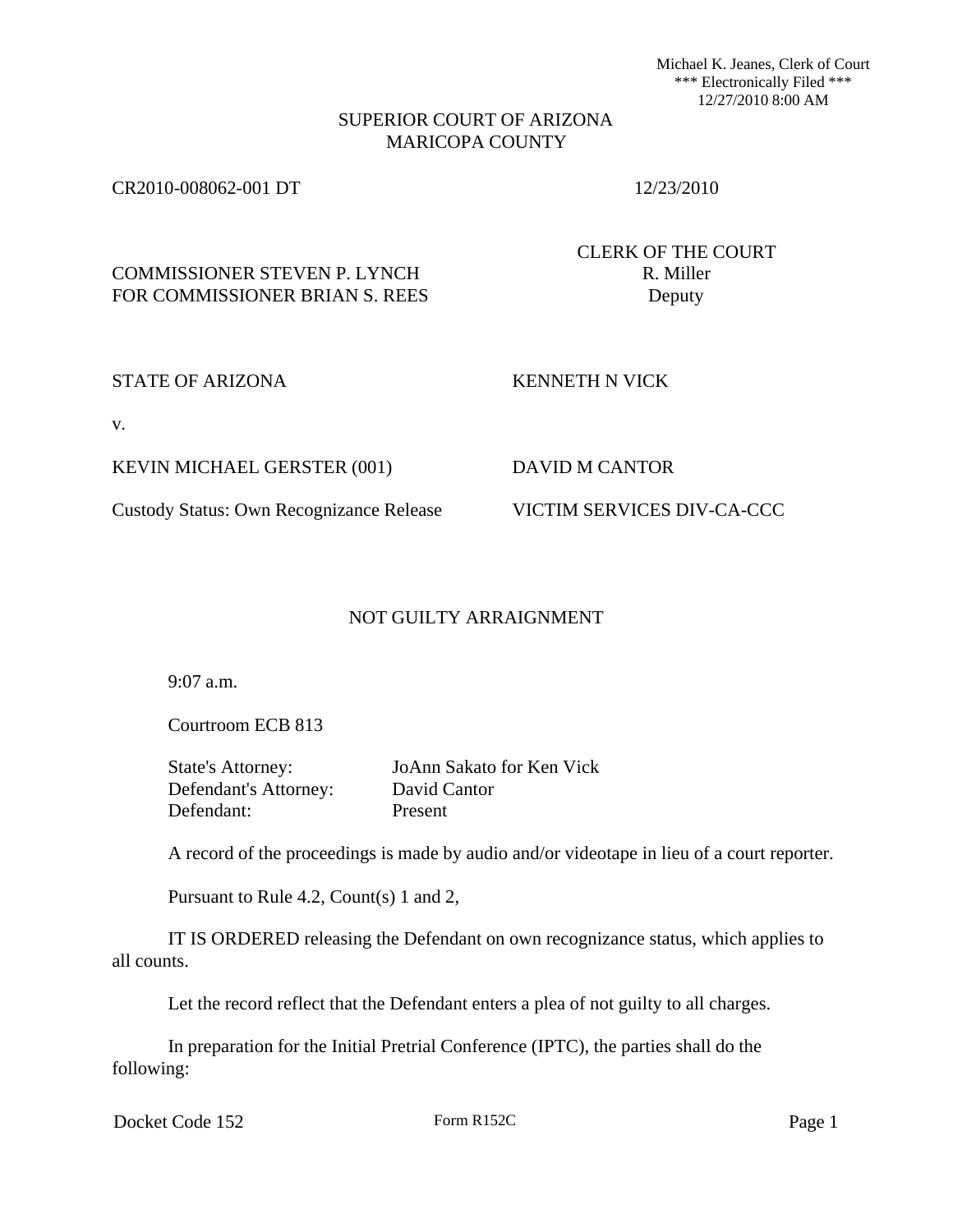## SUPERIOR COURT OF ARIZONA MARICOPA COUNTY

### CR2010-008062-001 DT 12/23/2010

1. The defense attorney shall conduct a conflicts check within the office to determine whether a conflict exists. If a conflict exists, counsel shall staff the conflict with the appropriate supervisor, and counsel shall file the appropriate Motion to Withdraw so new counsel can appear at the Initial Pretrial Conference.

2. Motions to Modify Release Conditions shall be heard at the Initial Pretrial Conference. Motions shall be filed with the assigned Commissioner not later than 10 days prior to the Initial Pretrial Conference.

3. If a plea agreement is extended by the State, the State shall extend the plea not later than 10 days before the Initial Pretrial Conference. Defense Counsel shall make reasonable efforts to present the plea to in custody defendants before the Initial Pretrial Conference.

4. Motion for Rule 11 Evaluations shall be heard at the Initial Pretrial Conference. Motions shall be filed with the assigned Commissioner not less than 10 days before the Initial Pretrial Conference.

5. Defense Counsel shall prepare and file a List of Specific Items of Discovery required under Rule 15.1 (b), but which were not disclosed. See Rule 15.2(e). Such list shall be filed with the assigned Commissioner not less than 5 days before the Initial Pretrial Conference.

6. All electronic media (audio tapes, CD's, etc.) or documents which require language translation shall be submitted to the Court Interpretation and Translation Department (CITS) on or before the IPTC hearing date.

ANY MOTION TO MODIFY RELEASE CONDITIONS, OR RULE 11 MOTIONS NOT FILED BEFORE THE INITIAL PRETRIAL CONFERENCE WILL BE HEARD AT THE COMPREHENSIVE PRETRIAL CONFERENCE BEFORE THE DESIGNATED MASTER CALENDAR JUDICIAL OFFICER. ALL MOTIONS SHALL BE IN WRITING WITH SPECIFIC FACTS TO SUPPORT THE MOTIONS.

This case is assigned to the Honorable Maria del Mar Verdin.

LET THE RECORD REFLECT the Defendant has provided proof of ten-print fingerprints in accordance with A.R.S. § 41-1750.

IT IS FURTHER ORDERED setting Initial Pretrial Conference for February 10, 2011, at 8:15 a.m. before Commissioner Lisa Roberts.